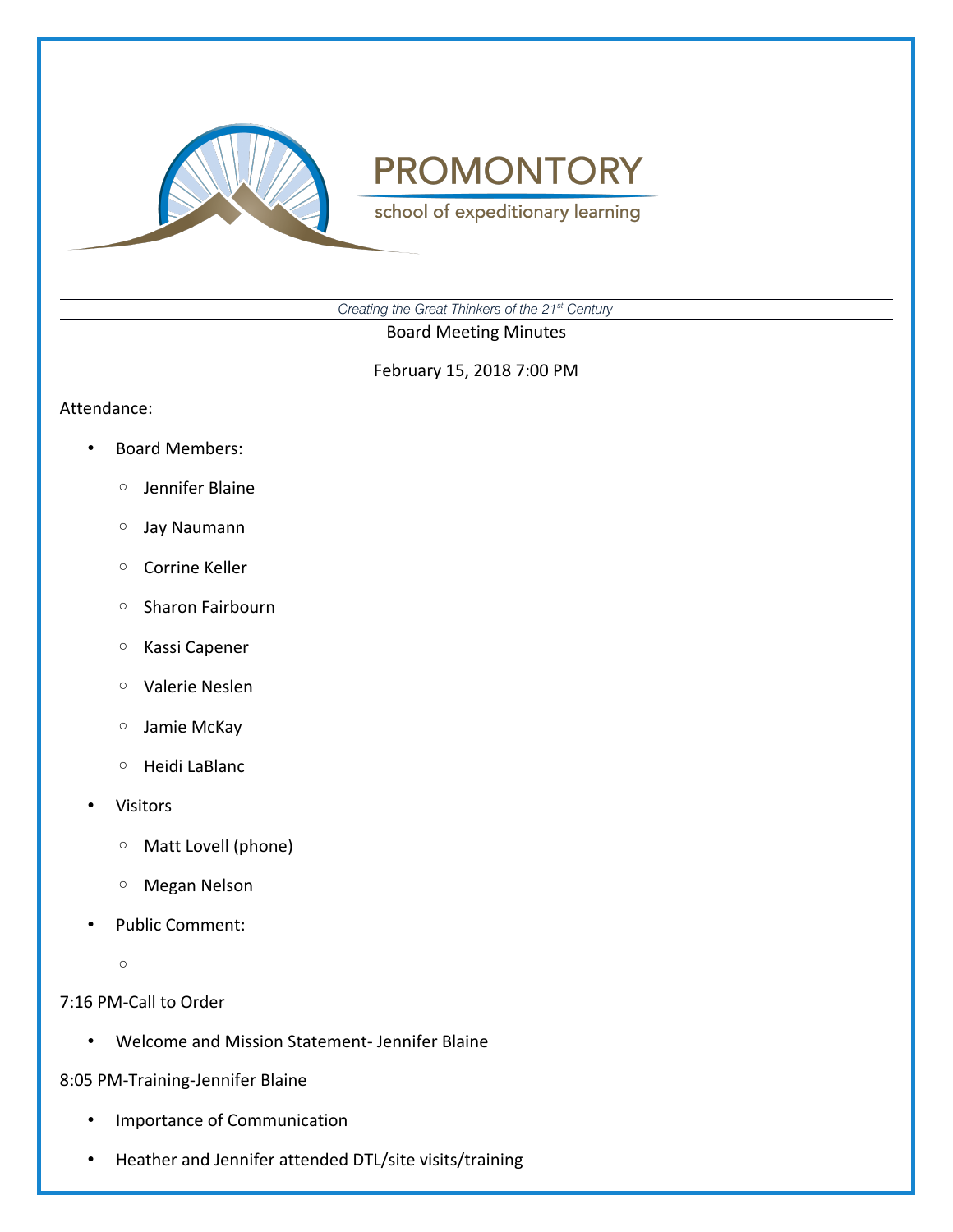

school of expeditionary learning

*Creating the Great Thinkers of the 21st Century*

8:19 PM- Minutes

- **Action:** Valerie motions to approve the November 16, 2017 board meeting minutes. Heidi seconds the motion. Passes unanimously. Kassi and Jay abstain.
- **Action:** Kassi motions to approve the December 11, 2017 board meeting minutes. Heather seconds the motion. Passes unanimously. Sharon, Heidi, and Jay abstain.
- **Action:** Kassi motions to approve the January 18, 2018 board meeting minutes. Jay seconds the motion. Passes unanimously. Jennifer abstain.

### 8:23 PM- Public Comment

• No Public Comment

### 8:23 PM-Business Items

- (7:27 PM) Music Program-Megan Nelson
	- Music Theory as a third option. (Music Exploration)
	- Zero Hour- Audition based choir class (If you in orchestra, you could still audition for this choir) for grade 6-8
	- **ACTION**: (7:58 PM) Kassi motions to approve the proposal for the before school audition only zero hour. Valerie seconds the motions. Passes unanimously.
- Board Committees:
	- Jay Naumann- Emergency Policy
	- Board Assessment and Training-Heather (Will have a rough draft on Canvas for March Board Meeting)
		- Heather will be going to the Educator Charter School on the Hill February 16
- Applications for Board Members
	- Need to send out applications
- August Board Meet Date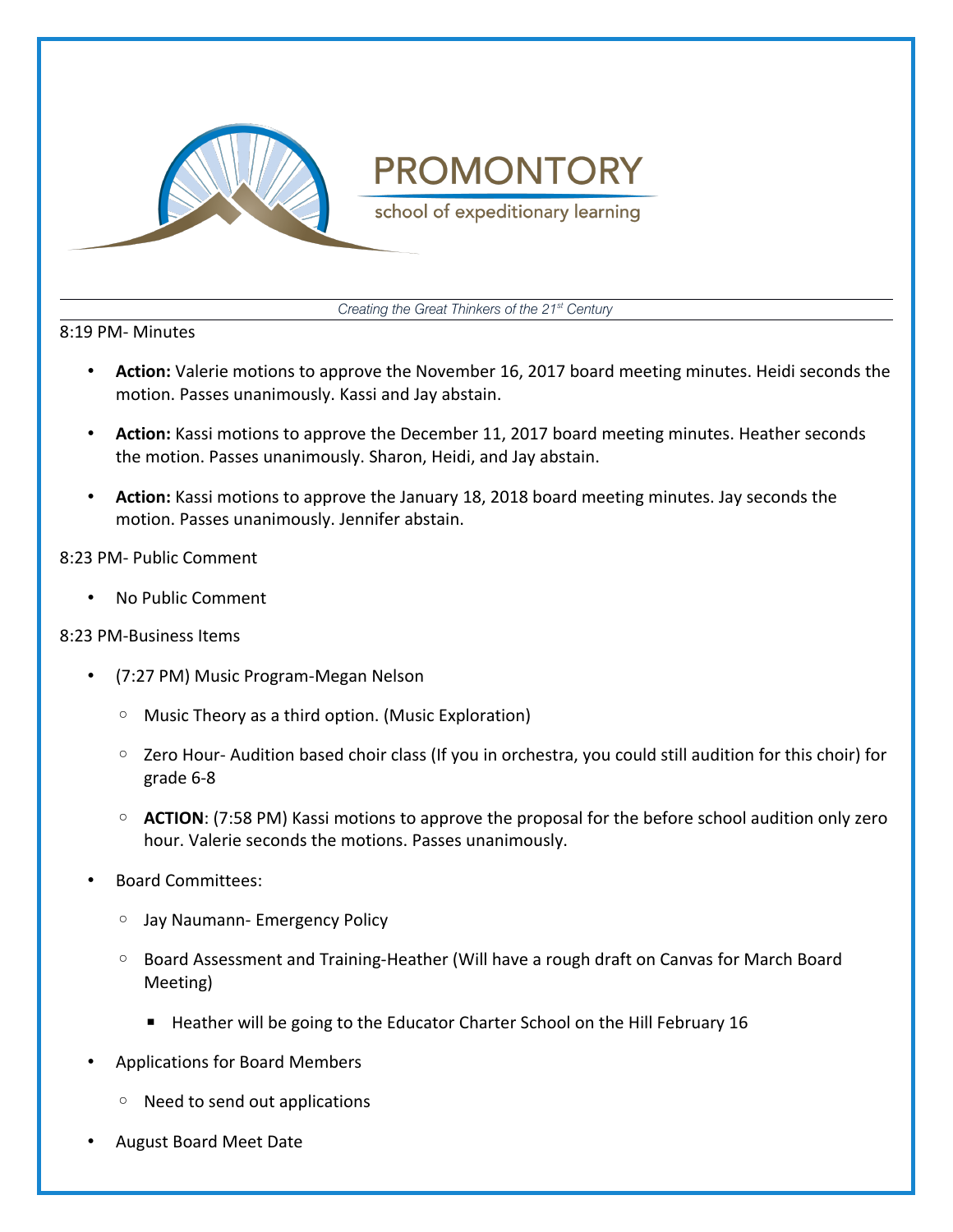

school of expeditionary learning

*Creating the Great Thinkers of the 21st Century*

- August 23, 2018 @ 7:00PM
- Vote on calendar changes for August Board Meeting and Martin Luther King Day is printed wrong on 2018/2019 calendar.
- Family Handbook-Sharon and Debbie have made a wonderful hard copy and also posted on school web page of the Family Handbook section.
- Policies:
	- Transfer Policy-Sharon
		- Transfer form
	- Library Policy-Sharon
		- Wording needs to be changed where it changes perspective in the policy/agreement.
	- Employment Policy- Kassi
- Spring Retreat Date
	- Discuss by email
- Music Program

### 8:59 PM- Finance

• Budget Review- Matt (Phone)

### 9:24 PM Action Items

- Library; Blues for Books- Thursday March 22
	- **ACTION:** Sharon motions to approve the Blues for Books as outlined in the email. Heidi seconds the motion. Jay opposes. Passes with majority vote.
- Fundraiser
	- Bee Fundraiser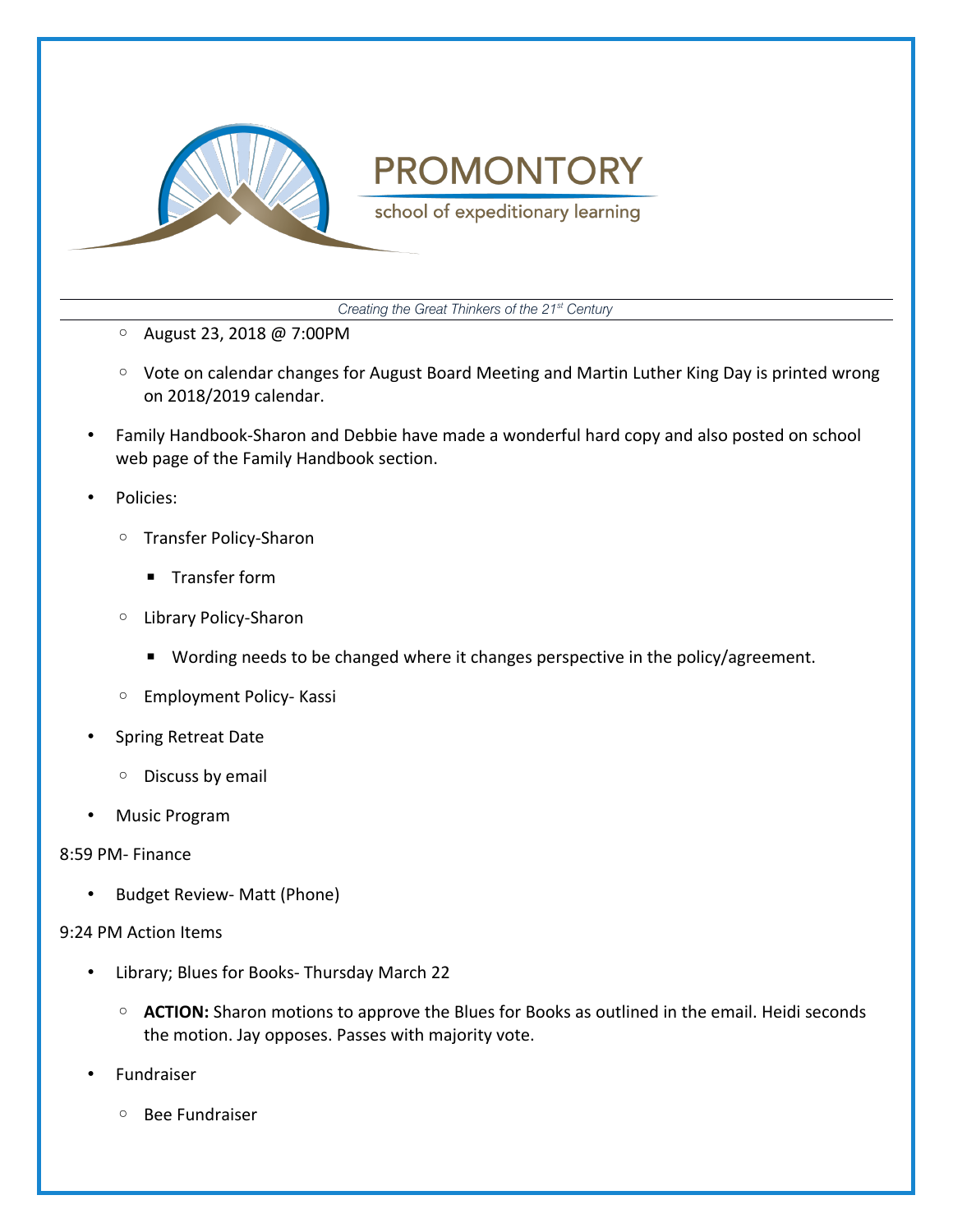

school of expeditionary learning

*Creating the Great Thinkers of the 21st Century*

- **ACTION:** Sharon motions to approve the Bee Fundraiser as outlined in the email. Kassi seconds the motion. Passes unanimously.
- Policies
	- **ACTION:** Valerie motions to approve the changes to library and computer use policy. Jay seconds the motion. Passes unanimously.
	- **ACTION:**Valerie motions to remove the agreement from the policy. Kassi seconds the motion. Passes unanimously.
	- **ACTION:** Kassi motions to approve the changes made in the admissions policy. Sharon seconds the motion. Passes unanimously.

### 9:30 PM- Director

- **Staffing Update** 
	- We are fully staffed.
	- Intent to return forms from faculty due tomorrow
- Enrollment total: 455
	- Last month: 457
- Achievements:
- Professional Development:
	- Full Day PD tomorrow with Martha
		- Restorative Practices
			- Restorative Questions
			- 3 "A"s
			- Restorative circles
- Charter Agreement Goals